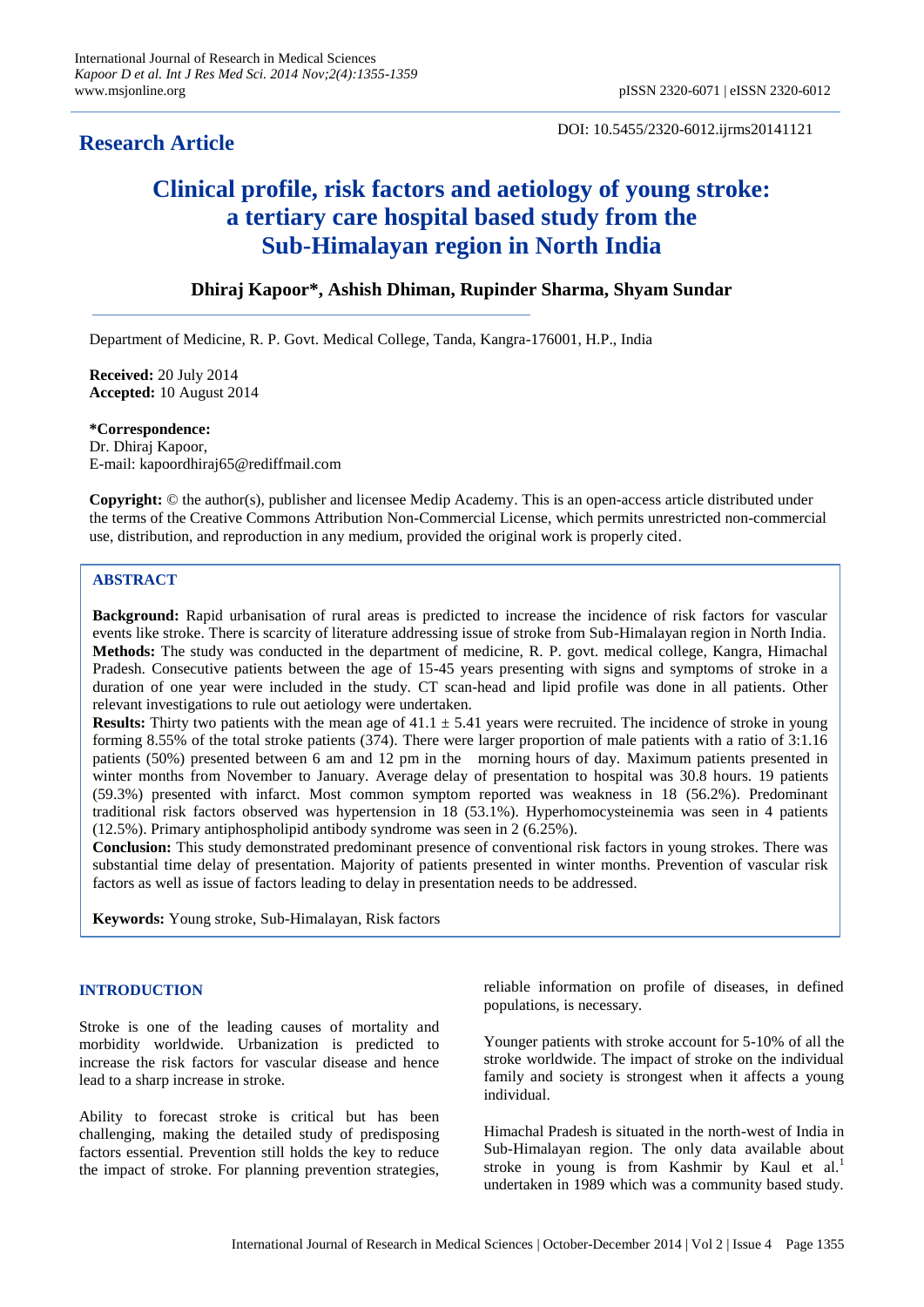This is the first study conducted in Himachal Pradesh regarding younger patients with stroke. Few epidemiological surveys conducted at different altitude suggest that cerebrovascular disease may be less frequent at higher altitude than at sea level.

Dr. Rajendra Prasad Government Medical College Hospital (RPGMC), Kangra in district Kangra, Himachal Pradesh is located in the rural area. District Kangra and adjoining areas is witnessing changing lifestyle and urbanisation and has an average elevation of 733 meters. The districts and areas of Himachal Pradesh served by RPGMC, Tanda is given in Figure 1.





It is the only major referral hospital in this part of the state serving to 7 districts comprising of 60% of the state population mainly of rural background. RPGMC serves to inhabited areas ranging from 600-4000 meters above sea level. This study was designed for better understanding in the present scenario of the clinical and risk factor profile of younger patients with stroke in this hilly, rural area of the state and compare with the other Indian and western studies. This will help in planning of strategies in terms of prevention and stroke management especially in thrombolytic era in Himachal Pradesh and other hilly states for these younger patients who deserve larger attention as the impact of stroke is large.

#### **METHODS**

The study was conducted for a period of 12 months from June 2012 to June 2013. It was a observational non interventional study. The study was conducted in the department of medicine, RPGMC, Kangra a tertiary care teaching centre. The study was approved by ethical committee of RPGMC, Kangra. Patients with age between 15-45 years presenting with signs and symptoms of stroke were included in the study. Those with neurological deficit caused by non-vascular causes were excluded.

Consecutive eligible patients of stroke willing to participate were subjected to focused history and examination including detailed neurological examination. Demographic profile of the patients was recorded which included age, sex and place of residence. History regarding smoking, diabetes, hypertension and history of CVA was also elicited. Focused examination was carried out to record blood pressure, heart rate and waist circumference. Detailed systemic examination was conducted. CT scan was done in all patients.

Blood Sugar level (RBS, FBS), ECG, urine routine examination, lipid profile, renal function test,  $HbA_{1c}$ homocysteine levels, antiphospholipid antibody was also done. Echocardiography was done in all patients. The biochemical parameters were done at RPGMC by Erba Mannheim XL-300 fully automatic analyzer.

ROC curves were used to assess the optimal combinations of sensitivity and specificity of various case definitions through area-under-the-curve analyses. The level of significance was set at  $P \le 0.05$  for all tests.

#### **RESULTS**

Thirty two (32) consecutive patients in age group of 15- 45 years with clinical diagnosis of stroke were taken into the study. Total number of stroke patients during the same duration was 374 patients and total admissions, in medicine ward during period of study were 9150. Hence the young stroke formed 8.55% of the total stroke patients and 34% of the total hospital admissions

Mean age of patients was found to be  $41.1 \pm 5.41$  years. Mean age of males was 40.56 years and of females was 42.75 years. 24 (75%) patients out of total were males and 8 (25%) were females. Ratio of male to female was 3:1.

19 patients (59.3%) presented with infarct, 9(28.1) presented with intracerebral bleed and 4 (12.5%) with subarachnoid haemorrhage.

Time of onset of symptoms of stroke is as given in Table 1. The patients predominantly presented in morning hours.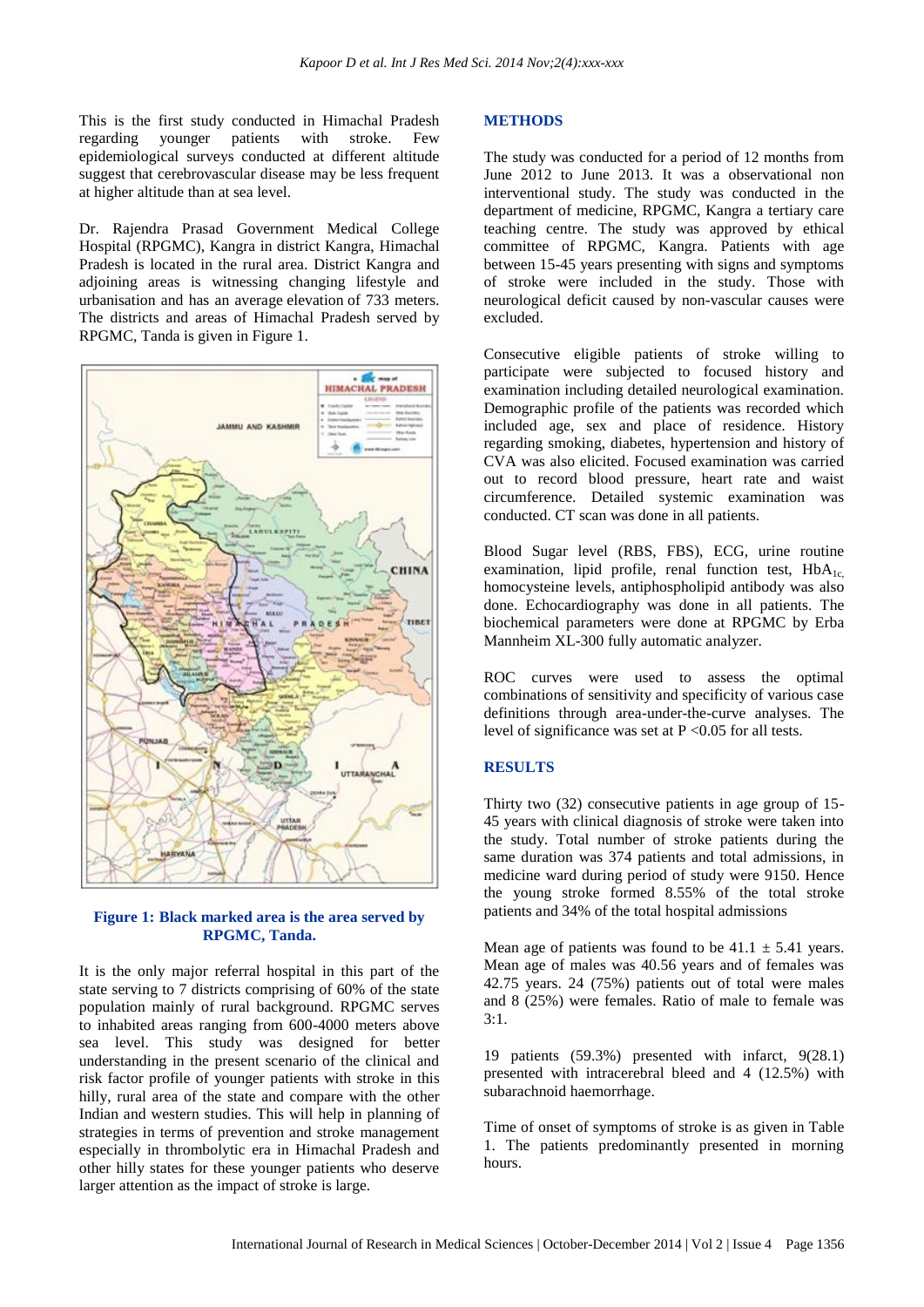#### **Table 1: Time of onset of symptoms.**

| <b>Time of onset</b>          | No. of<br><b>patients</b>   |
|-------------------------------|-----------------------------|
| 12:00 am to $6:00$ am         | $\mathcal{D}_{\mathcal{A}}$ |
| 6:00 am to $12:00 \text{ pm}$ | 16                          |
| 12:00 pm to $6:00$ pm         | 6                           |
| 6:00 pm to 12:00 am           | 8                           |

Average delay in hours of presentation to hospital was 30.8 hours. 4 patients (12.5%) presented within 3 hours. 6 infarct patients (31.5%) presented within 4.5 hours.

29 patients of stroke (90.6%) belonged to rural area.

Symptoms of patients of stroke in young are depicted in Table 2. Most frequently presenting symptoms were weakness seen in 62.5%, speech abnormality in 51.25% and vomiting in 43.7% of patients.

#### **Table 2: Distribution of symptoms in stroke patients.**

| <b>Symptoms</b>    | No.           |
|--------------------|---------------|
| Weakness           | 20 (62.5%)    |
| Mouth deviation    | 4(12.5%)      |
| Speech abnormality | 18 (56.25%)   |
| Altered sensorium  | 11 (34.3%)    |
| Headache           | 10 (31.25%)   |
| Vomiting           | 14 (43.7%)    |
| <b>Seizures</b>    | $5(15.6.6\%)$ |
| Vertigo            | $2(.6.2\%)$   |
| Giddiness          | 4(.12.5%)     |

Traditional risk factors observed was hypertension seen in 18 (53.1%). 16 patients (50%) were smokers, dyslipidemia in 12 patients (37.5%). Diabetes mellitus was seen in 11 (34.3). Other risk factors seen were previous history of stroke or transient ischemic attacks in 5 patients (15.6%).

2 patients (6.2%) had rheumatic heart disease along with atrial fibrillation. Hyperhomocysteinemia was seen in 4 (12.5%) of patients and antiphospholipid antibody in 2 (6.25%) patients.

The difference of risk factors between infarct and intracerebral bleed is depicted in Table 3. Smoking, dyslipidaemia, diabetes, hypertension and hyperhomocystenemia were the major risk factors for infarct whereas dyslipidaemia, hypertension, diabetes and smoking were the major risk factors for intracerebral haemorrhage.

Rice (68.7%) was more common staple food in diet as compared to wheat (31.3%).

Average systolic blood pressure on admission was 149.09  $\pm$  45.07 mm of Hg and average diastolic blood pressure was  $92.32 \pm 20.61$  mm of Hg.

# **Table 3: Distribution of risk factors between infarct and intracranial bleed.**

| <b>Risk factor</b>                    | <b>Infarct</b><br>(total 19) | I.C.B.<br>(total 13) |
|---------------------------------------|------------------------------|----------------------|
| Dyslipidaemia                         | 8(25%)                       | $2(15.3\%)$          |
| Hypertension                          | 14 (42%)                     | $5(38.4\%)$          |
| <b>Diabetes</b>                       | $7(36.8\%)$                  | 4(30.76%)            |
| Smoking                               | $8(42.1\%)$                  | 10 (76.9%)           |
| I.H.D.                                | $0(0\%)$                     | $\Omega$             |
| R.H.D.                                | $2(6.2\%)$                   | 0                    |
| A.F.                                  | $2(6.2\%)$                   | 0                    |
| Prior stroke                          | $5(15.6\%)$                  | 0                    |
| Drugs                                 | $0(0\%)$                     | 0                    |
| Homocysteine                          | 4(21.05%)                    | 0                    |
| Antiphospholipid<br>antibody syndrome | 2(6.25%)                     | $\mathcal{O}$        |

18 (56.2%) patients had systolic blood pressure more than 140 mm of Hg. 16 patients (50%) out of total had diastolic blood pressure more than 90 mm of Hg.

Average random blood glucose was  $126.66 \pm 35.7$  mg/dl in total patients of stroke.

Average cholesterol level was  $168 \pm 61.99$  mg/dl. An average LDL-C level was  $110.23 \pm 47.98$  mg/dl in total patients. Average HDL level was  $51 \pm 18.50$  mg/dl. An average triglyceride level was  $291 \pm 56$  mg/dl.

Out of total patients 17(53.1%) had lesions on left side and 14 (43.7%) had lesion on right side. Oedema on CTscan was present in 5 patients (15.6%) and all were having intracerebral bleed. 22 patients (68.7%) had anterior circulation stroke and 10 (31.2%) had posterior circulation stroke.

#### **DISCUSSION**

To our knowledge this is the first hospital based study to evaluate the profile, risk factors aetiology of stroke in young in the Sub-Himalayan region of North India. The only other reported study is by Koul et al.<sup>1</sup> which was a community based survey study done in 1989.One study from Shimla was done by Mahajan et al. 3 in 2004 but did not address the issue of stroke in young Since then there has been rapid urbanisation and lifestyle changes.

Stroke in young formed 8.55% of all the stroke patients. This proportion is higher than reported from Taiwan  $(6.8\%)$ <sup>2</sup>. This incidence is much less than reported by Mahajan et al. from Shimla (20%). <sup>3</sup> Hence in Himachal there is a decrease in the incidence of stroke in young since last one decade but a corresponding increase in older age group. Other Indian studies have shown that about 10% to 15% of strokes occur in young adults.<sup>4</sup> In India nearly one-fifth of patients with first ever strokes admitted to hospitals are young adults. <sup>5</sup> Hence our incidence was less than seen in other studies from India.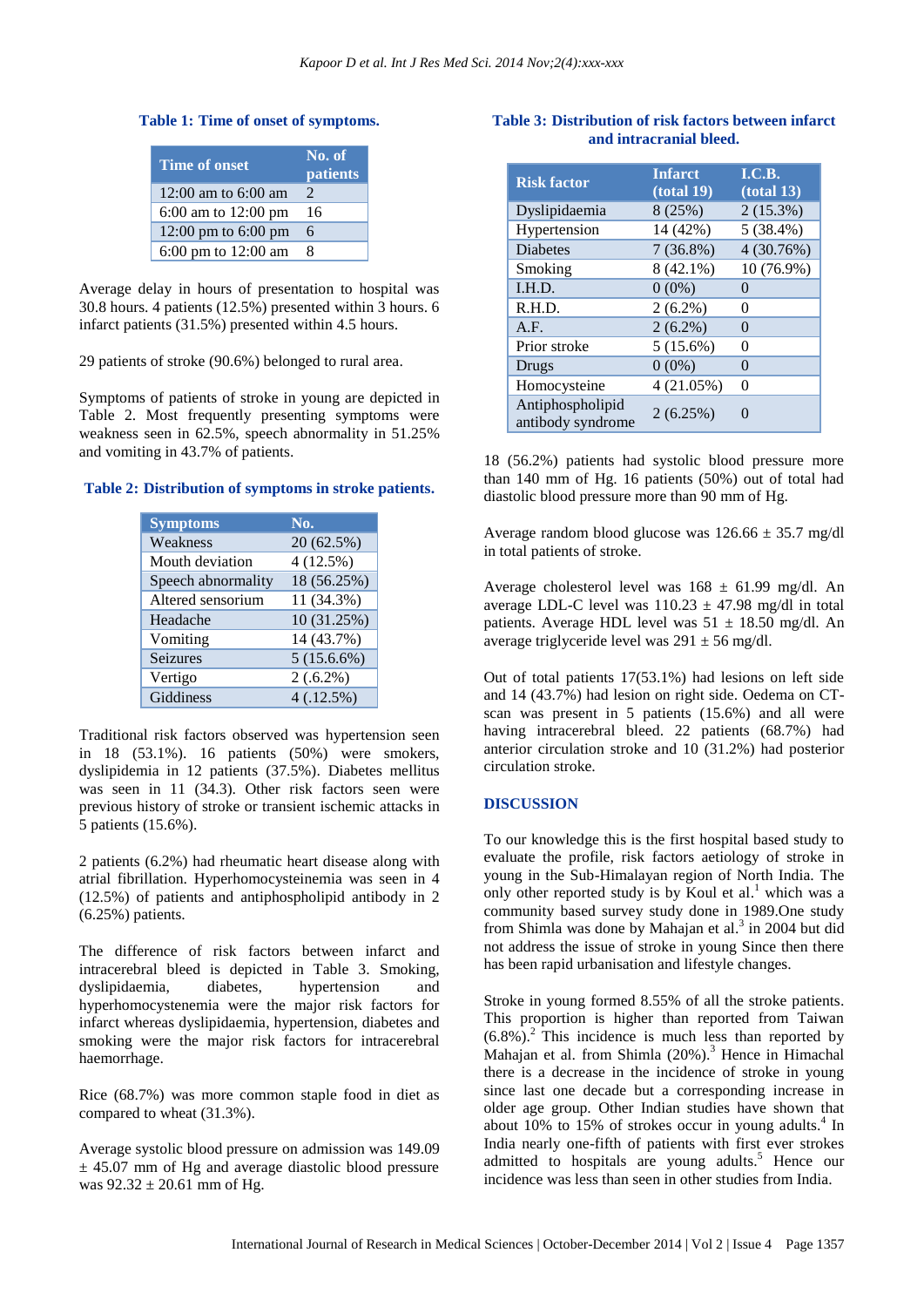24 (75%) patients out of total were males and 8 (25%) were females. Ratio of male to female was 3:1. Men are more likely to have a stroke than women as was seen in our study. The male female sex ratio in Himachal Pradesh is 10:9 whereas male/female sex ratio for India is  $7:1.^6$ Hence males are affected more in Himachal. This probably is due to differences in risk factors such as smoking and alcohol intake.<sup>7</sup>

19 patients (59.3%) presented with infarct, 9 (28.1) presented with intracerebral bleed and 4 (12.5%) had Subarachnoid haemorrhage. As reported from other studies from India. 8

Ischemic stroke is the most common subtype followed by haemorrhagic and embolic stroke. So our study is at par with other studies.

As far as the risk factors are concerned smoking, alcoholism, increased BMI, diabetes and hypertension are significantly associated with strokes among young people. <sup>9</sup> The main findings in our study was the substantial presence of traditional risk factors. Hypertension was detected in 53.1% of patients and was the most common risk factor. Other risk factors in descending order were smoking, dyslipidaemia, diabetes, past H/o stroke, hyperhomocysteinemia and rheumatic heart disease with atrial fibrillation. The risk factors were present in 50%, 37.5%, 34.3%, 15.6%, 12.5% and 6.2% respectively. This data further emphasises the need for primary prevention of traditional risk factors even in the younger stroke patients. Hyperhomocysteinemia and antiphospholipid antibody syndrome was also rarely seen.

The young adult stroke patients predominantly presented in morning hours. 50% of them presented in morning hours. This circadian variation pattern is also observed in Myocardial infarction. Study by William support the presence of a circadian pattern in the onset of stroke with a significantly higher risk in the morning.<sup>10</sup> Similarly there is a significantly lower risk of stroke during nighttime (midnight to 6 am). In our study only 2 young adult patients presented with stroke in night-time. This has an implications that the symptoms of stroke can be recognised as patient will be awake and secondly preferably those antihypertensives with timing at night time be preferred which cover the morning hours adequately.

Maximun patients presented in winter months from November to January. Another study from All India Institute of Medical Sciences, New Delhi<sup>11</sup> also showed an increasing trend in number of patients with stroke from the month of November which is the start of winter season in our region and it remain elevated till February which is the start of summer season. This event can be explained on the basis of increased vasoconstrictor endothelin and decreased vasorelaxant nitric oxide in winters. Also Fibrinogen and factor VII plasma values are significantly more in winters.

Average delay in hours of presentation to hospital was 30.8 hours. 4 patients (12.5%) presented within 3 hours. 6 infarct patients (31.5%) patients presented within 4.5 hours. Similar delay in presentation was seen in another study where there was a considerable prehospital delay with 63% of patients presenting more than 12 hours after the onset of symptoms. <sup>12</sup> A study undertaken in a rural area identified that the mean arrival time of stroke patients to hospital was  $34 \pm 6$  hours.<sup>7</sup> Hence majority of patients arrive after the time frame of thrombolysis and whoever reach in the required time frame is not able to afford thrombolysis because of poor socioeconomic status in rural area<sup>13</sup> as seen in our study where  $90.6\%$ belong to rural background.

The most common symptoms observed in our study were weakness, speech abnormality, headache, vomiting and altered sensorium which is same as reported in other studies and needs to be communicated to public by the mass media so that the symptoms are recognised early so as to take tertiary care medical assistance at the earliest so as to reduce the delay in presentation to the hospital.

Our study showed the predominance of traditional risk factors like hypertension, smoking, diabetes, dyslipidaemia. Hyperhomocysteinemia is associated with increased risk of cardiovascular and cerebrovascular disease. Tan et al. $<sup>14</sup>$  found that homocysteinemia is an</sup> independent risk factor for Ischemic stroke in young Asian adults with a strong relationship between increasing homocysteine levels and stroke risk. In our study 21.05% of the patients had hyperhomocysteinemia.

Rice (68.7%) was more common staple food in diet as compared to wheat. Rice is not associated with risk of stroke in either gender.<sup>15</sup>

Study from South India<sup>16</sup> depicted elevated levels of triglycerides in 10% of patients, raised LDL in 33% of patients. Our study showed predominantly triglycerides as dyslipidaemia in 65% of cases and LDL in 34.3% of patients.

The only limitation of the study was that it was only one year duration study hence number of patients were less and also that some costly investigations to rule out various other rare aetiologies could not be undertaken.

# **CONCLUSION**

This study demonstrated substantial presence of premature atherosclerosis and conventional risk factors in young strokes. Hence emphasis on the preventive aspects should be undertaken e.g. smoking, hypertension, dyslipidaemia and diabetes which are modifiable but still on rise due to lifestyle changes. Rural areas where the study was conducted is witnessing rapid lifestyle changes which will further exponentially increase the incidence of risk factors and vascular events. The predominant type of stroke was ischemic which needs thrombolytic therapy